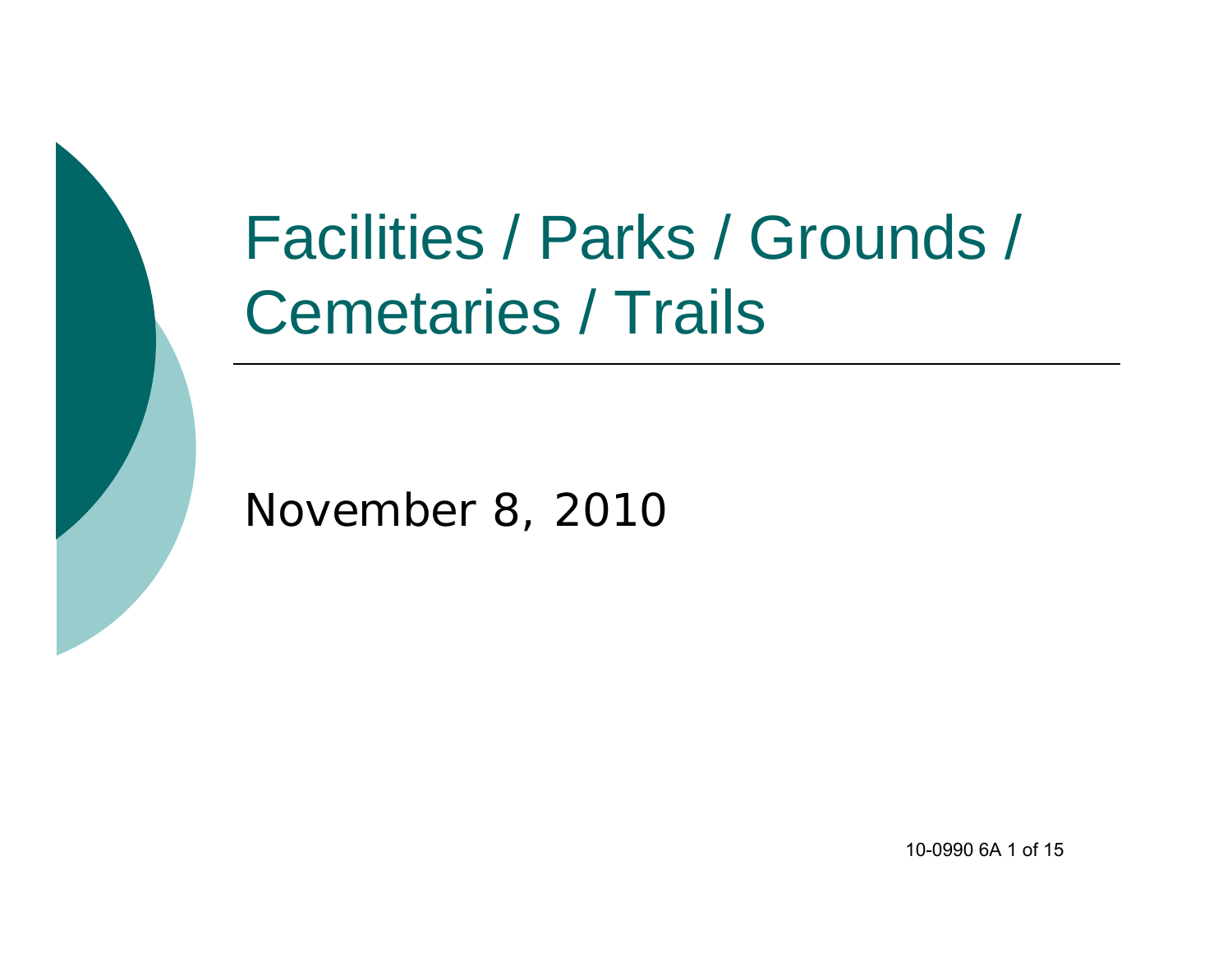### Old General Services Model

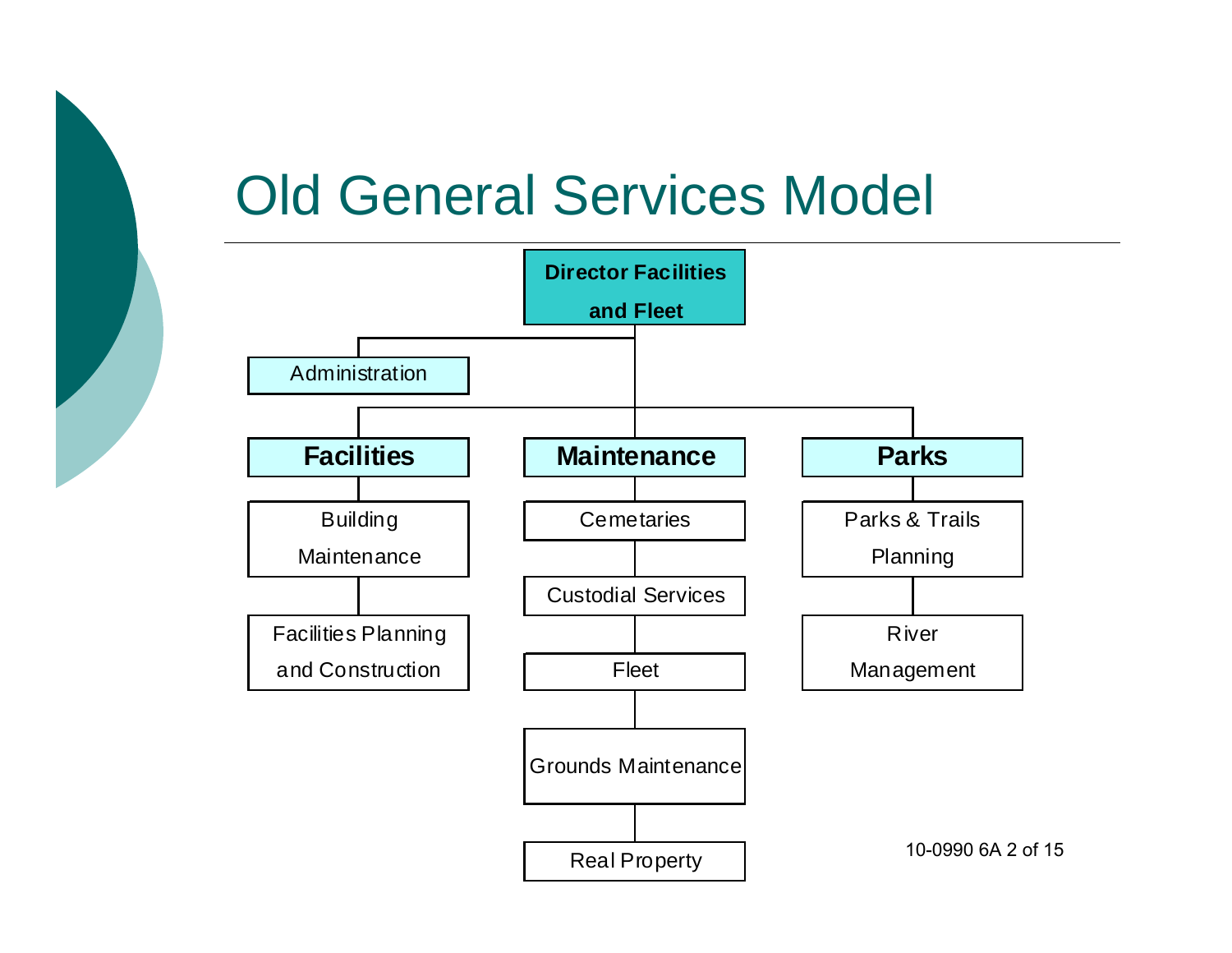# New Org Chart



10-0990 6A 3 of 15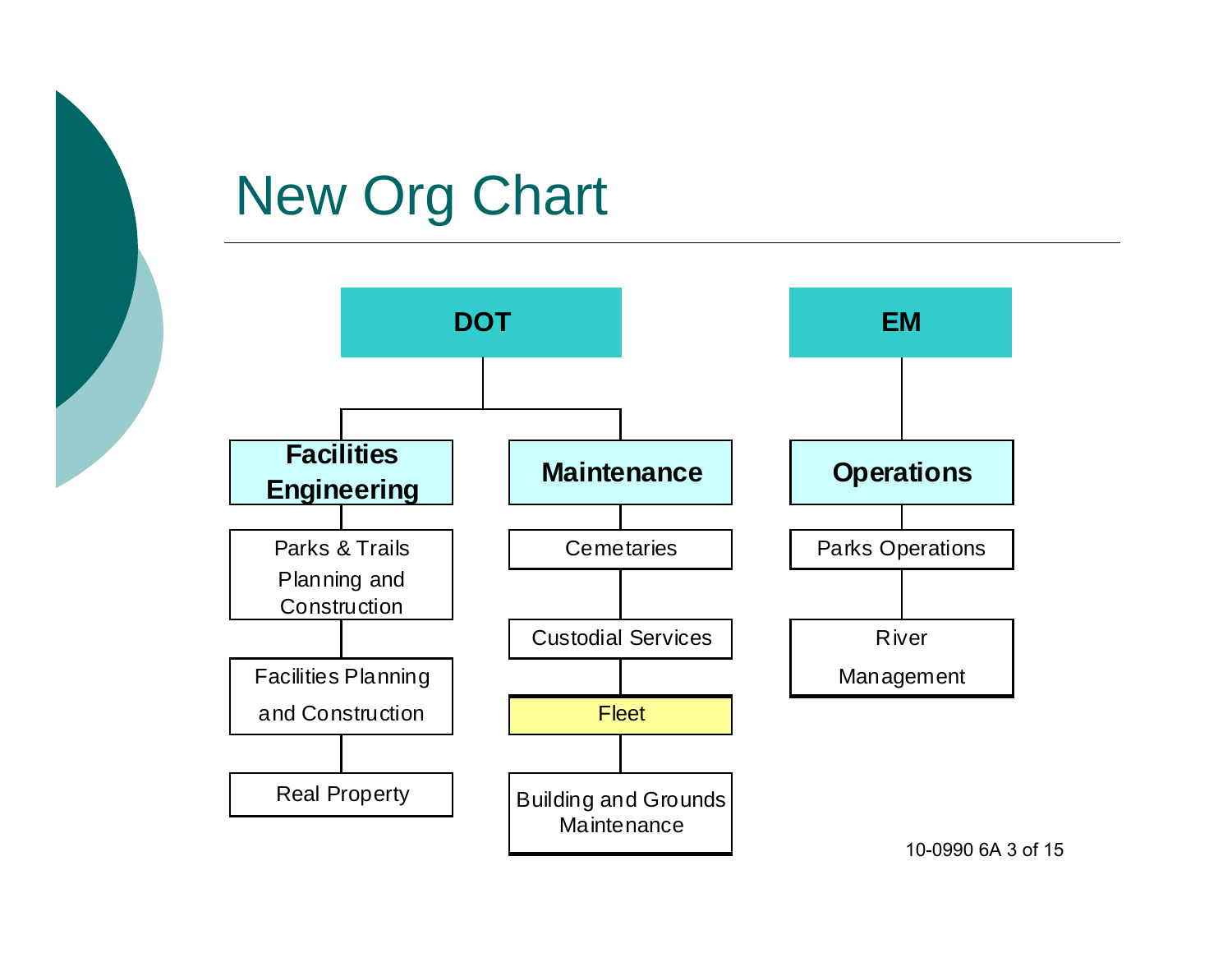#### Benefits of new structure

- o Created the ability to share resources across maintenance functions
- o Consolidated Fleet under one shop
- o Capitalized on synergy between Environmental Management and the River Management program
- o Strong time keeping model which has allowed the County to better understand "real" costs of these programs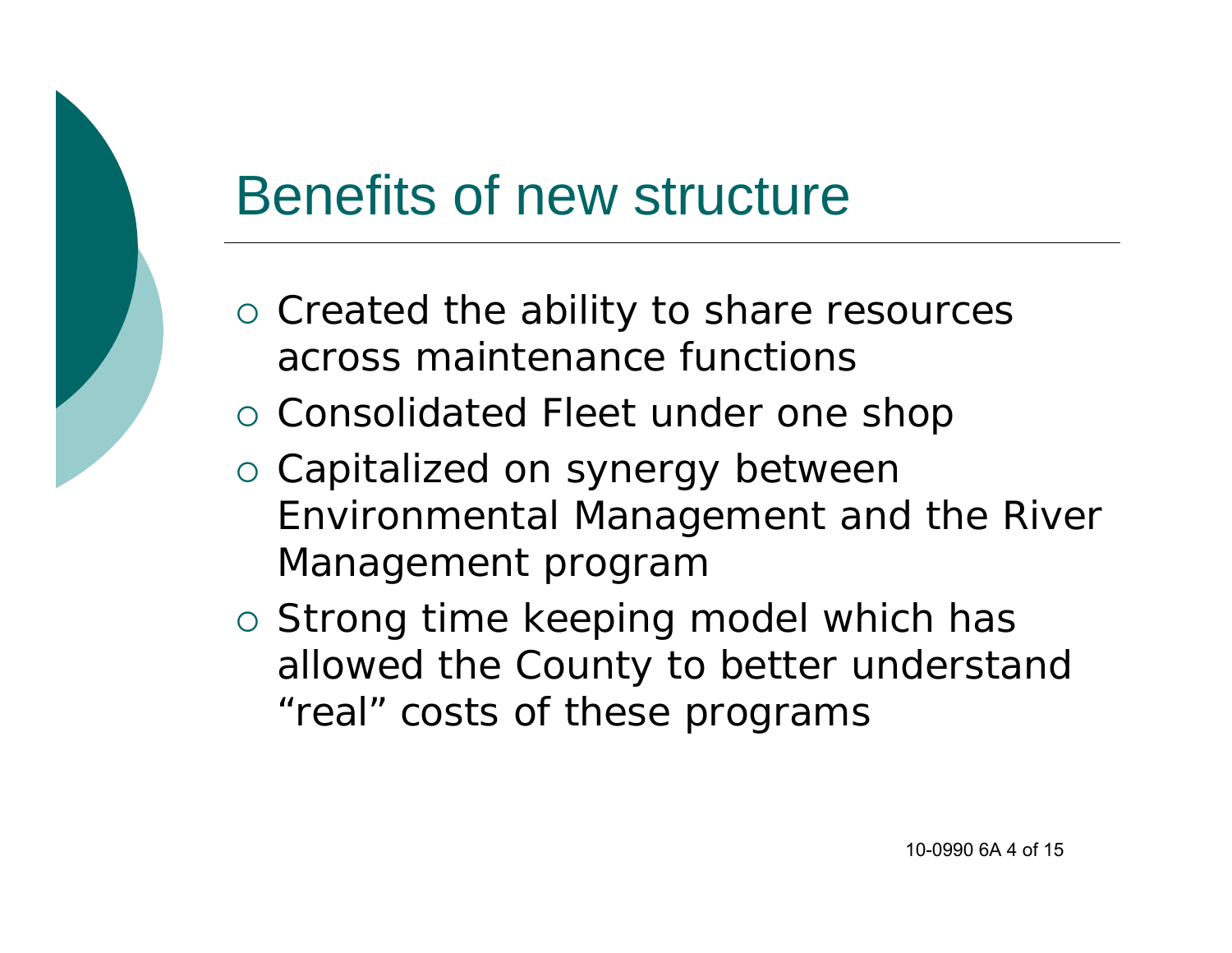#### Challenges of new structure

- Additional functions have detracted from the core mission of DOT
- o Lack of records management and project descriptions have made it difficult for staff to "hit the ground running"
- o High administrative and indirect costs related in part to "start-up" time of integrating old data into existing DOT systems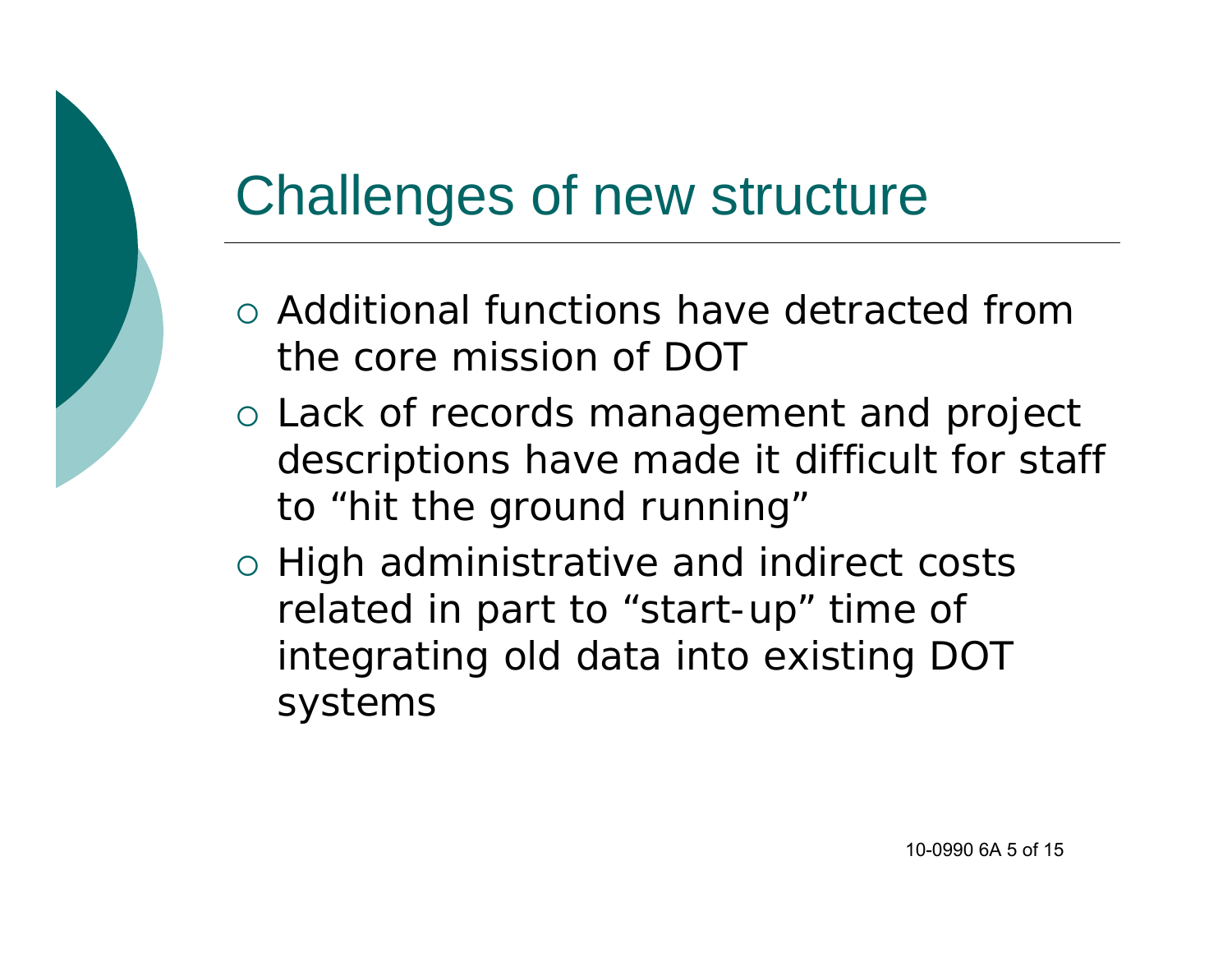#### Are we on the right track?

#### Yes

- o The bumps in the road are getting smoother
- o The DOT team has pulled together and progress is being made towards a deferred maintenance plan and facilities capital improvement plan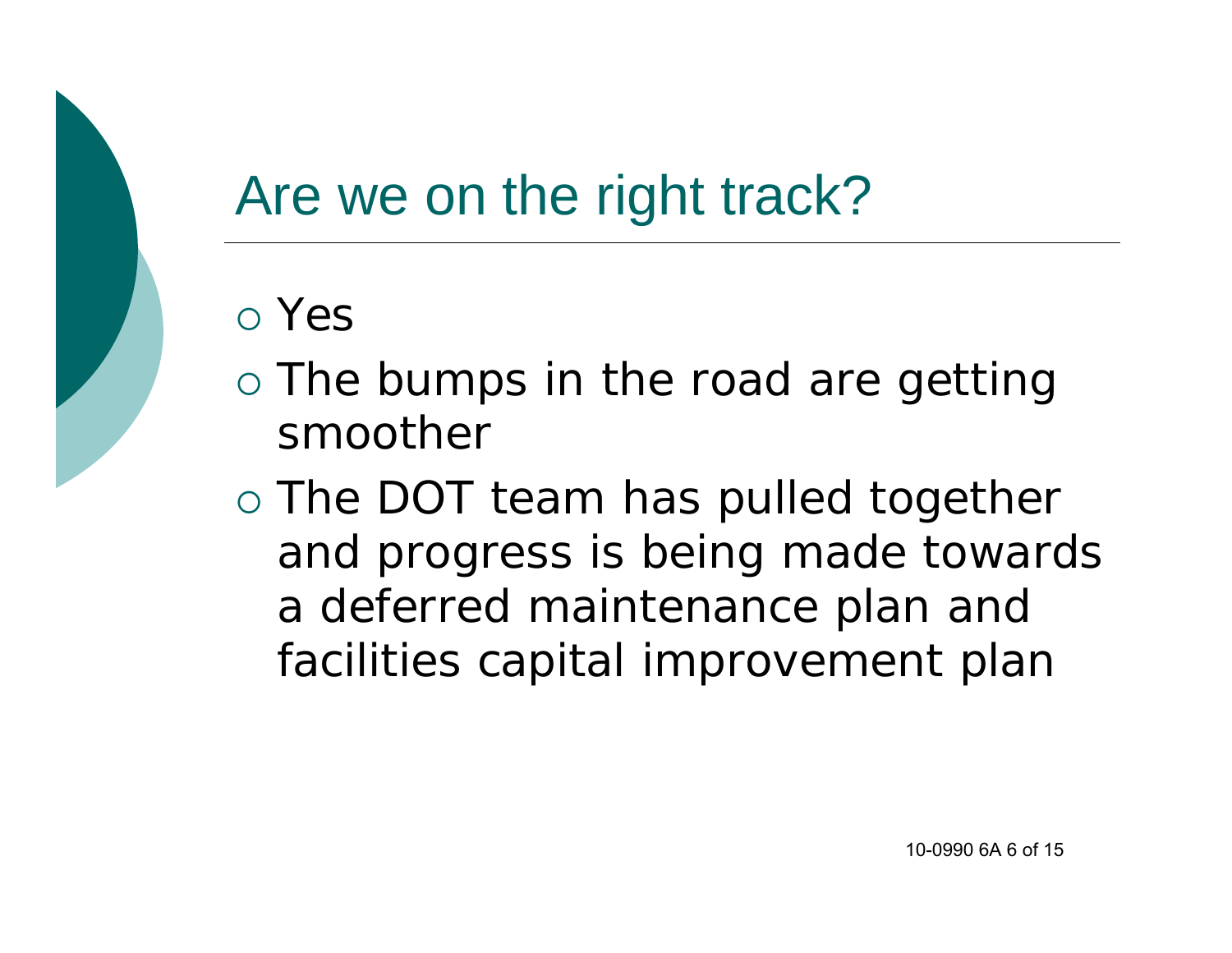### Two Parts of Today's discussion

#### Part One

- **Focus on the parks and recreation** functions of the County
- Expanding the discussion to include facilities, grounds, cemeteries and trails
- Will be seeking Board input related to these discussions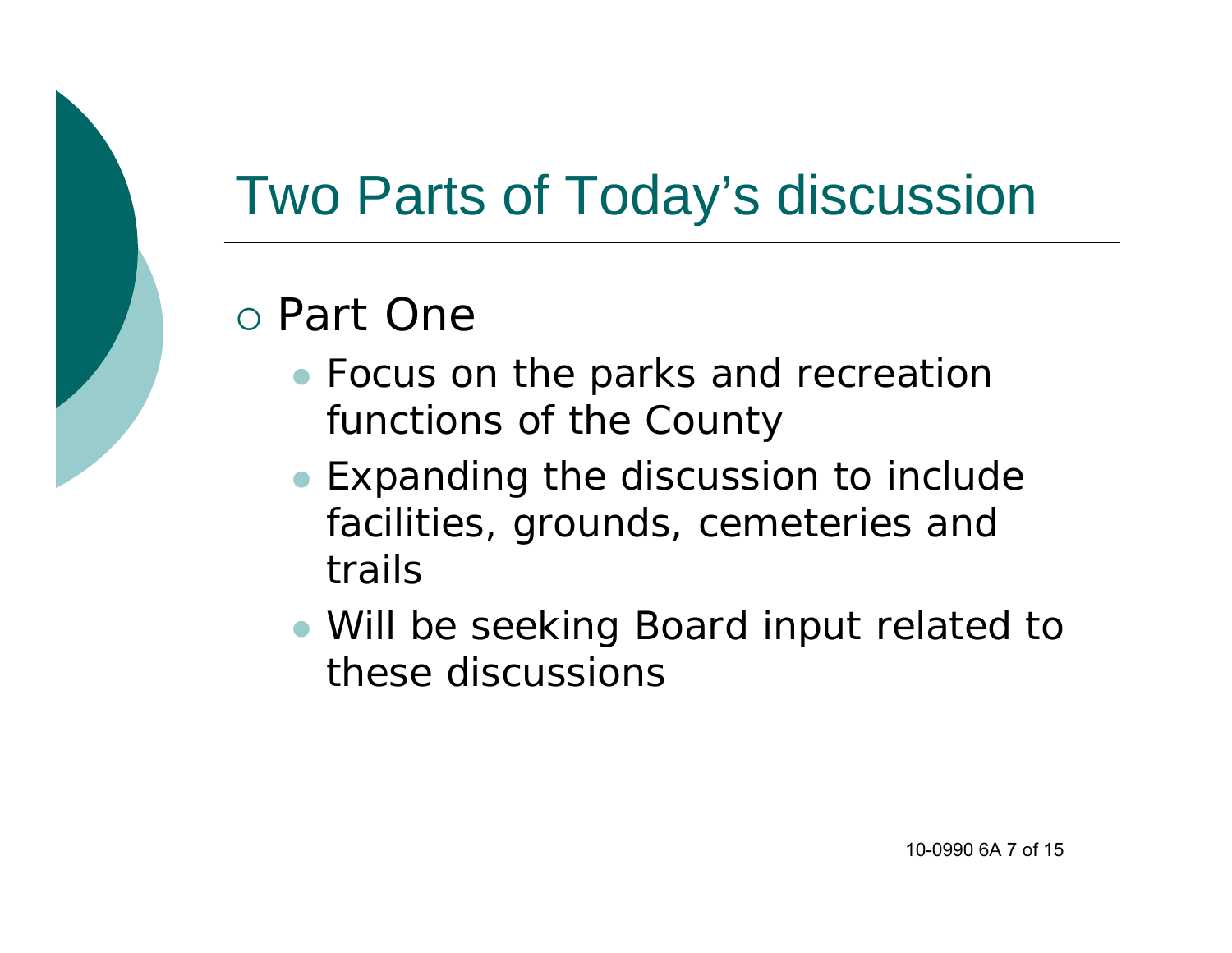### Two Parts of Today's discussion

#### Part Two

- CAO recommendation to reduce the Net County Cost budget for these services by \$100,000
- Board decision requested on Monday, November 15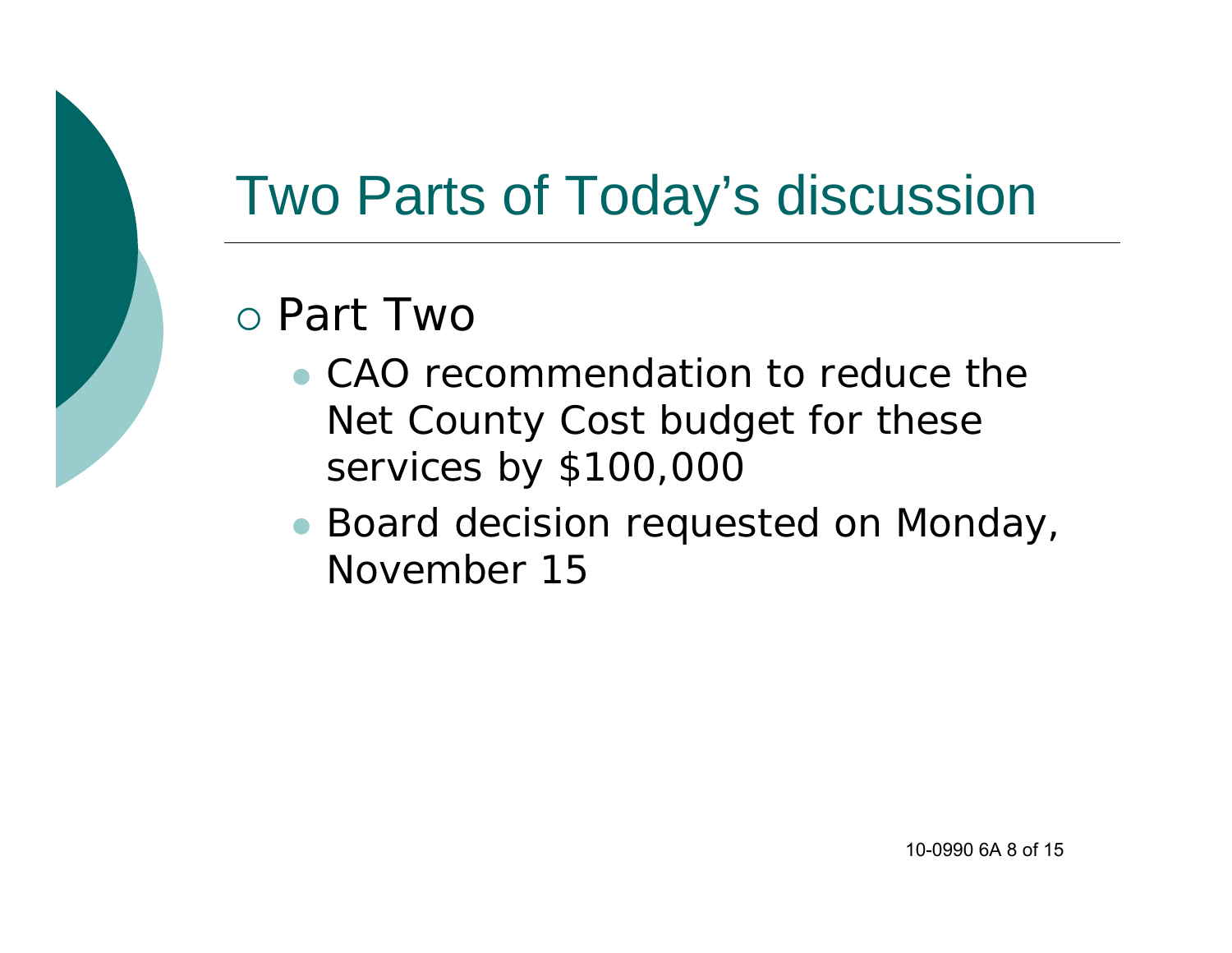#### Expanded discussion

 Multiple arms of the organization all play a role in parks / grounds / facilities / cemeteries / trails

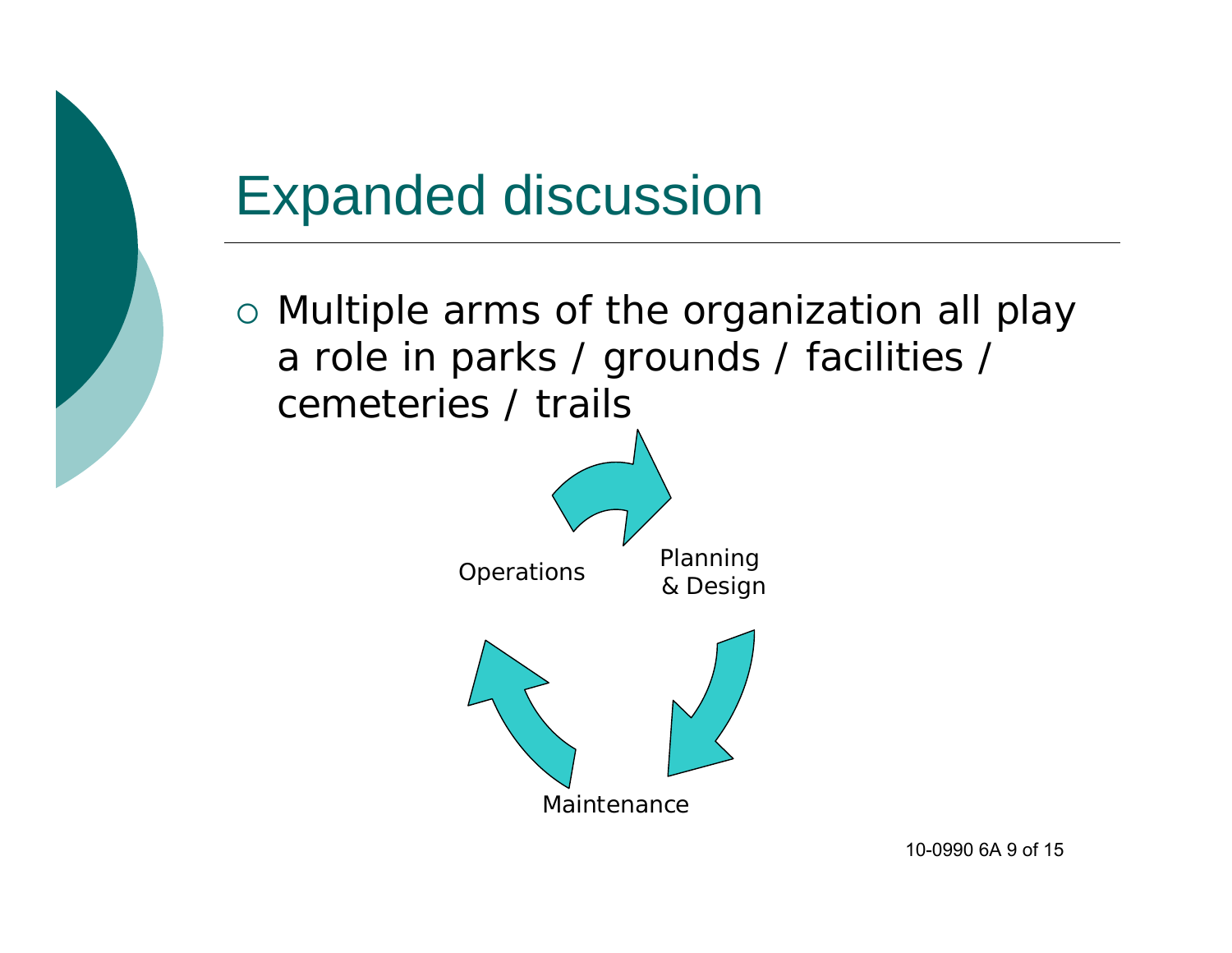### Planning and Design (DOT)

- o Currently these functions reside in the Facilities Engineering Division of DOT
- A large amount of time is spent out in the community with various committees and commissions receiving public input
- o Responsible for putting together the Parks and Trails Master Plan
- o Currently putting together a Capital Improvement Plan / Capital Maintenance Plan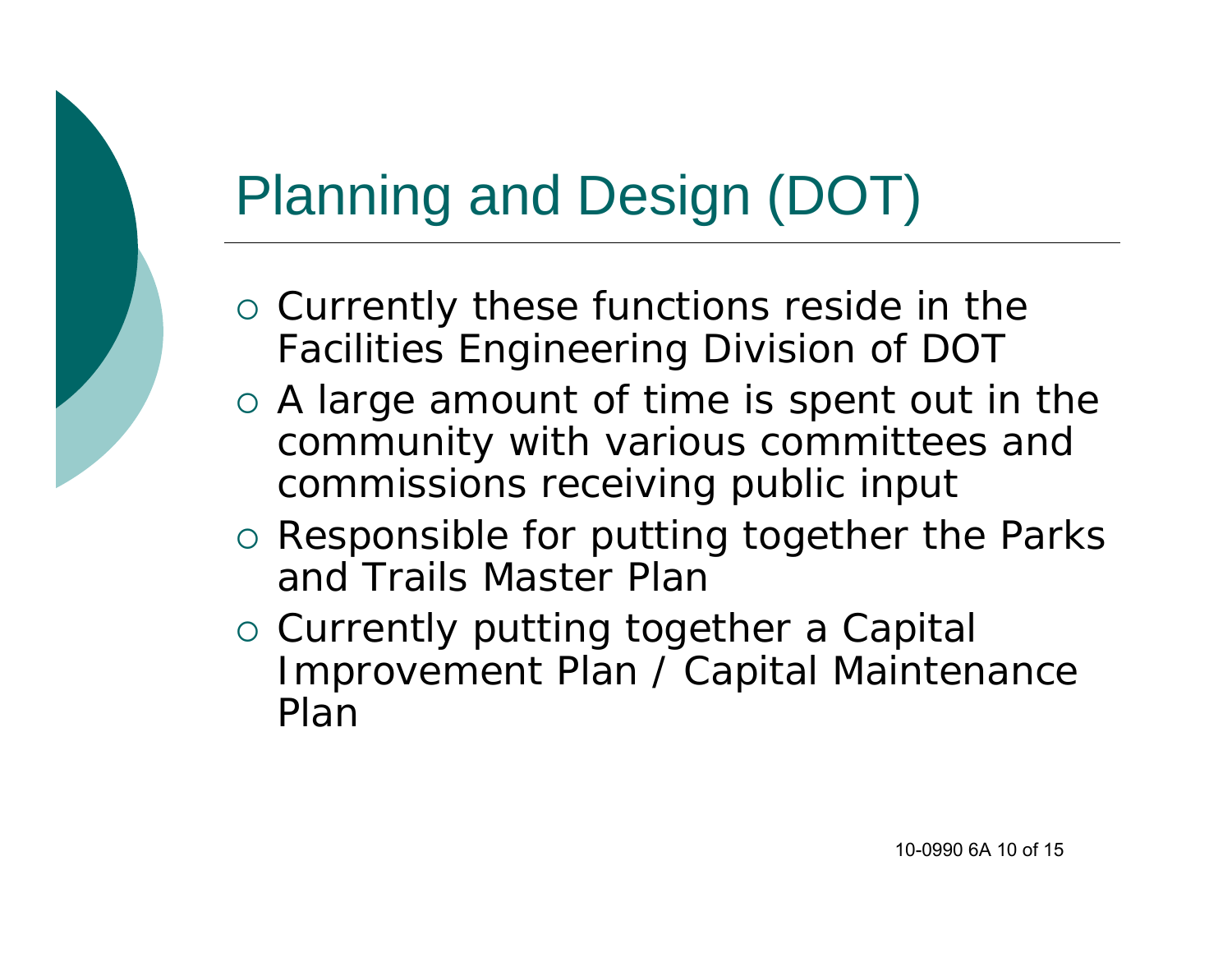# Maintenance (DOT)

- o Responsible for maintenance at all County owned facilities including parks, cemeteries, buildings, grounds and trails
- Timekeeping records indicate 7,887 hours spent on close to 60 different locations Countywide in FY 2009-10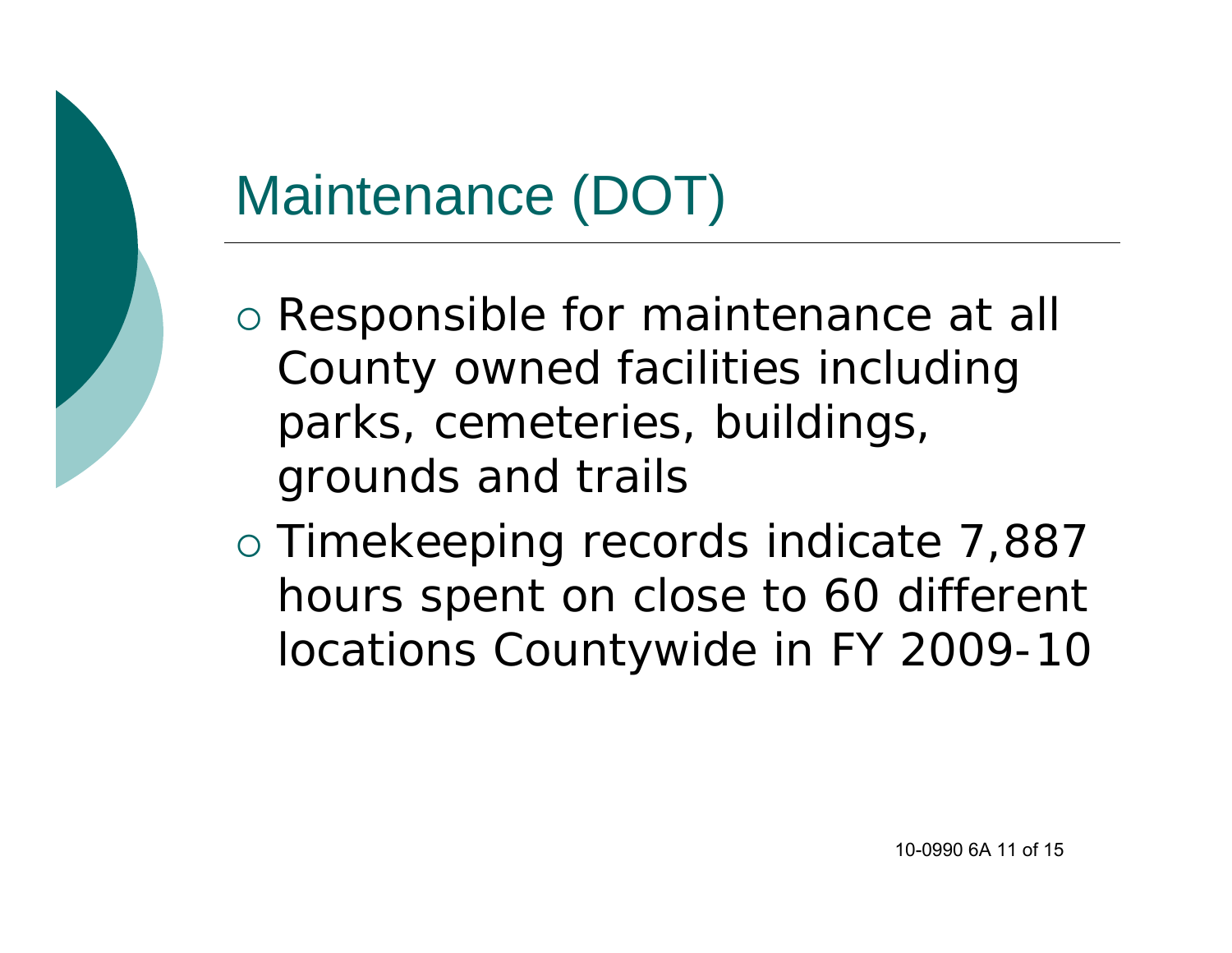# Operations (EM)

- Manage seasonal staff to operate Henningson Lotus Park
- o Manage park, community center and festival reservations
- o Coordinate use of ball fields by leagues
- Respond to questions brought forward by the public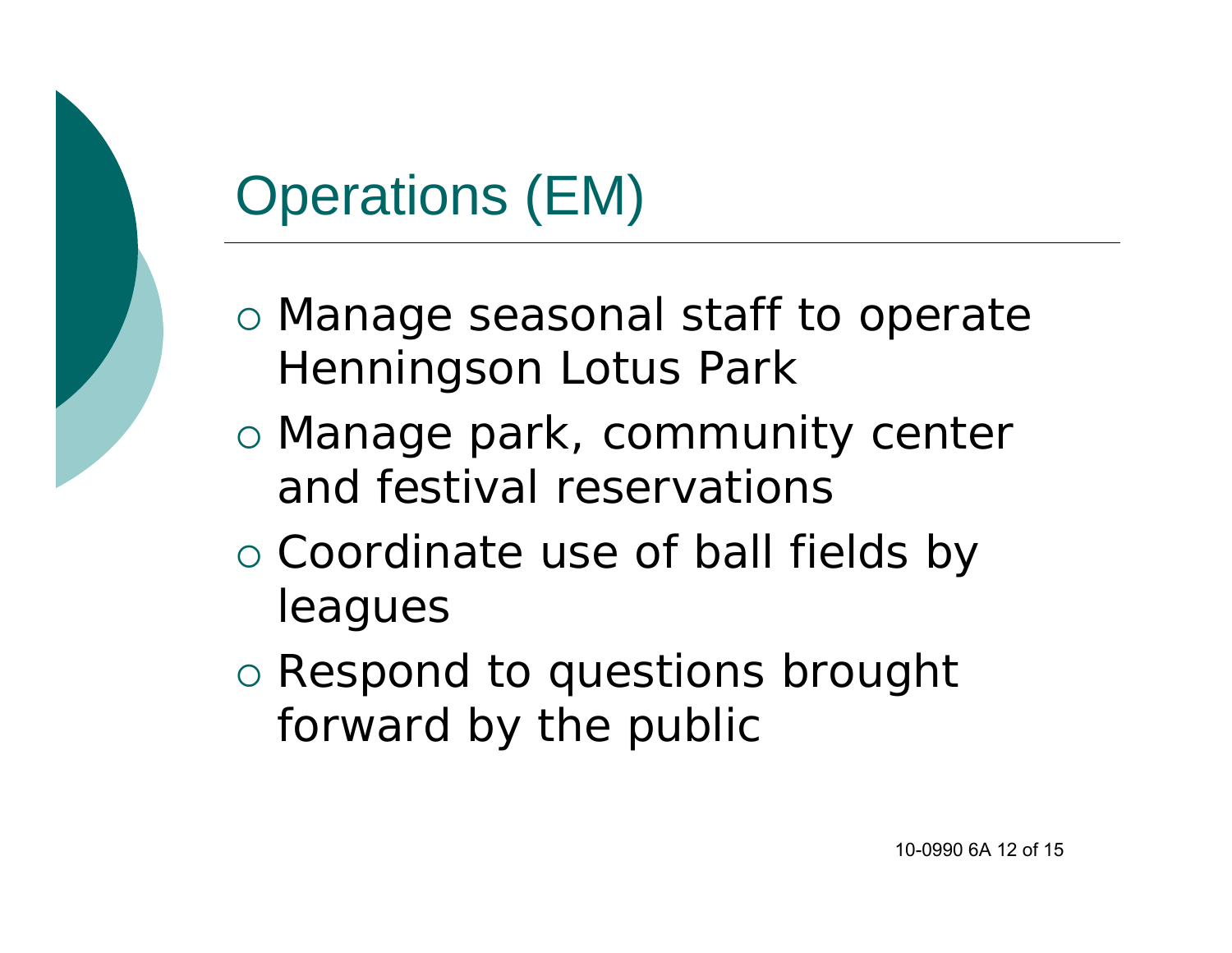#### Next Steps Today

o Each function on the circle will be presenting additional detail about what they do and the impacts of the proposed reduction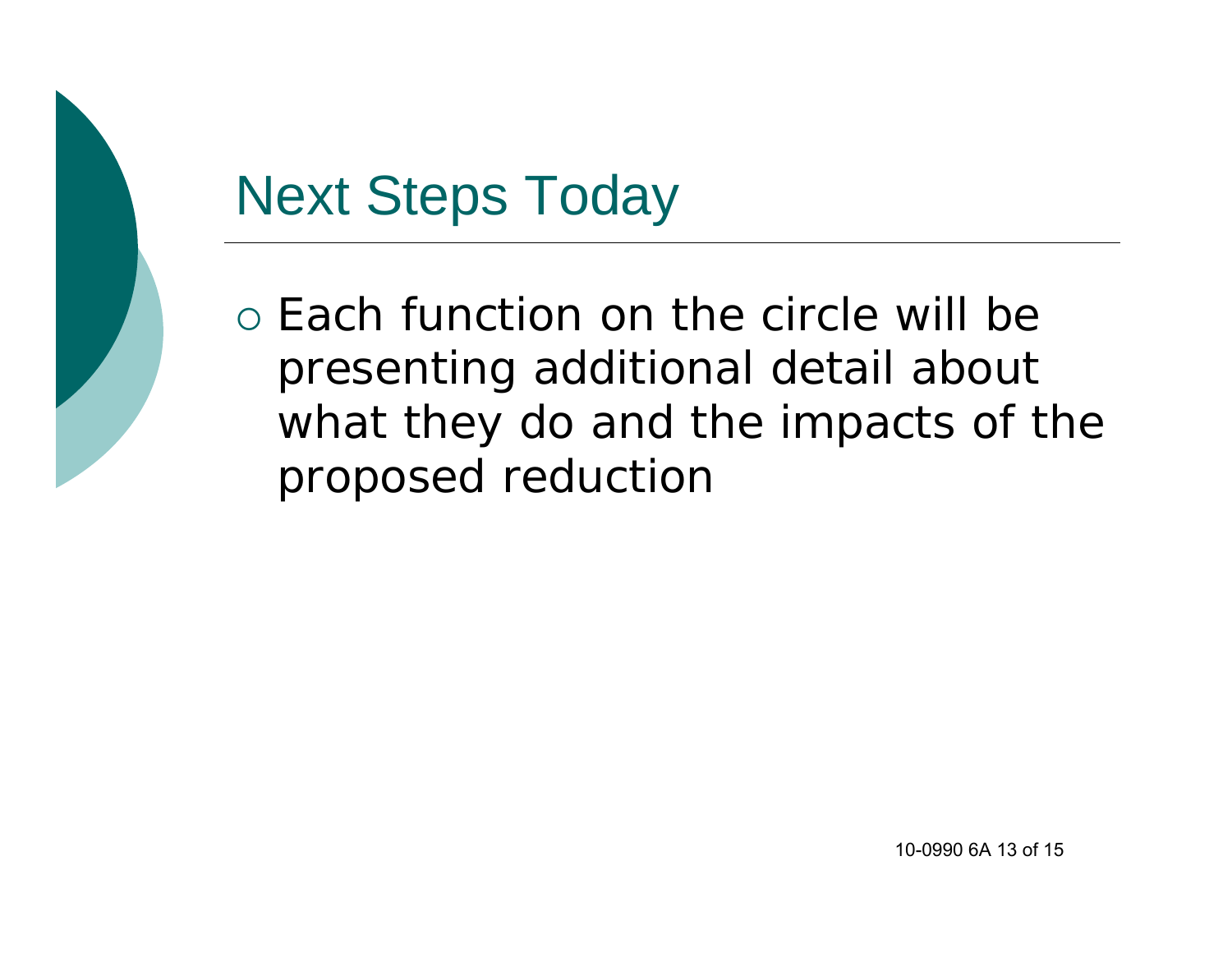### Board input

- What level does the Board want to staff these multiple committees and commissions
- Pursue further reductions through reduced maintenance efforts (ie. Closing buildings, less cemetery maintenance, etc.)
- o Pursue fee increases for park usage and river rafting permits
- o If additional projects are built, how will we fund future Operations and Maintenance costs